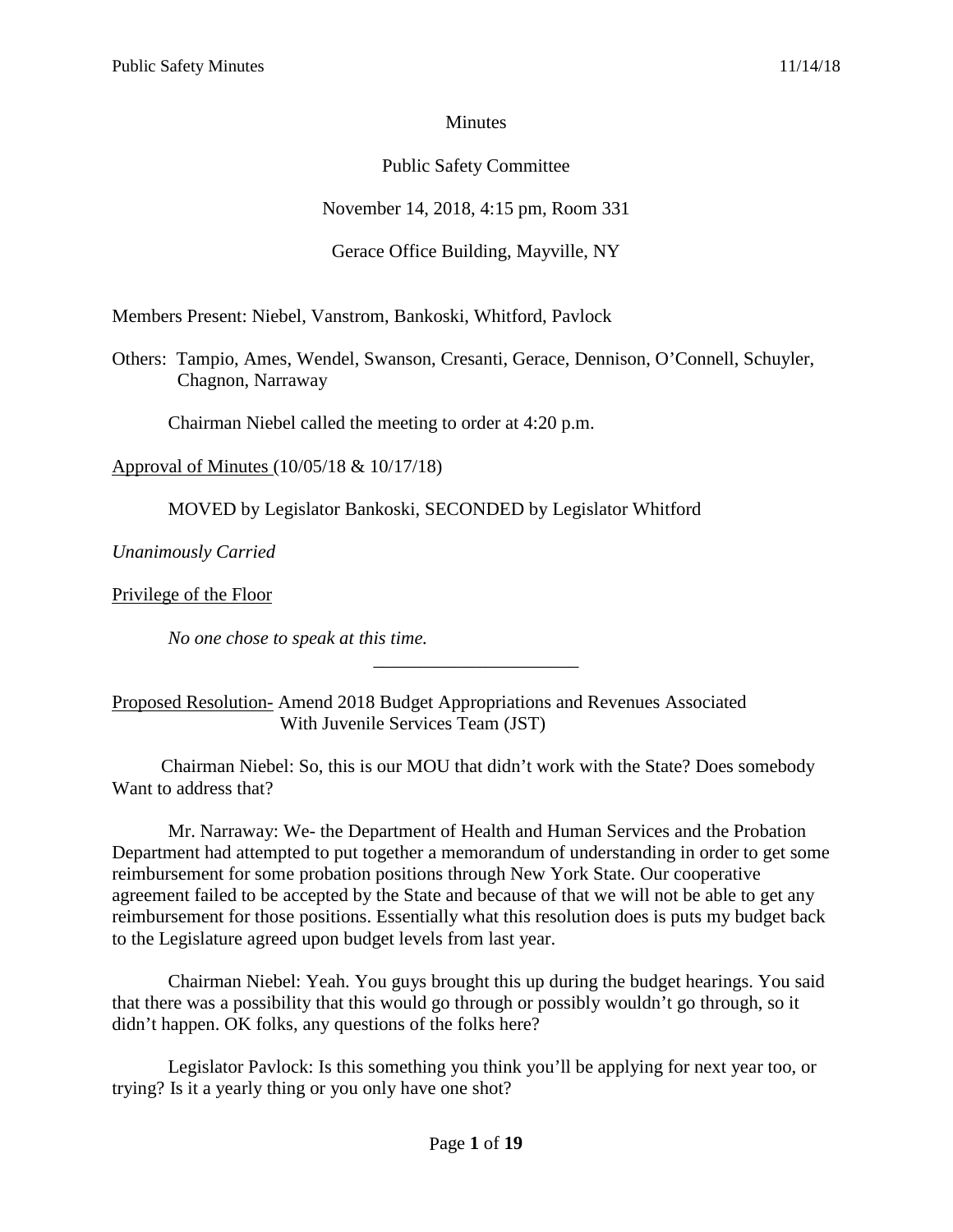Mr. Narraway: I think we've got a couple other possibilities that might be a little better for next year. We're looking at them now and we have some meetings coming up. This exact situation, no, probably not.

Legislator Whitford: You mean you may be able to tweak it so it would be accepted by the State?

Mr. Narraway: Probably a different attack all together.

Chairman Niebel: But it's pretty well shot for this year?

Mr. Narraway: Yes.

Chairman Niebel: OK.

Legislator Bankoski: How much of a change is that by not having that?

Legislator Vanstrom: It hit \$303,000.

Mr. Narraway: Essentially it puts it back to where the budget was when it was approved last year. These changes were made as an amendment to the budget and this puts it back to the original budget that was passed.

Mrs. Dennison: The net effect is a reduction of revenue, so an increase in local share of \$182,398. That was the revenue that was included in the 2018 budget. I know there's- that is not indicated on this resolution. The original revenue was amended out of his budget, and then when we redrafted it at that time we thought the revenue would \$201,600. So, when the original revenue was taken out of Tom's budget and moved over to Health and Human Services, the projected revenue was increased to \$201,600. Now we have to take out all the effects of that amendment. So, putting the personnel back where they started in probation, but removing the original revenue so that- as they said, the net effect of the amendment and now this reamendment if you will is unfortunately going to increase the local share of \$182,398.

Legislator Vanstrom: Thank you.

Chairman Niebel: Any further questions? Those in favor of the proposed resolution? Opposed?

#### *Unanimously Carried*

Chairman Niebel: We are going to skip proposed resolution number two. We are going to wait for Steve Abdella and we will take the Sheriff's Department next.

Proposed Resolution- Amend 2018 Budget for Office of the Sheriff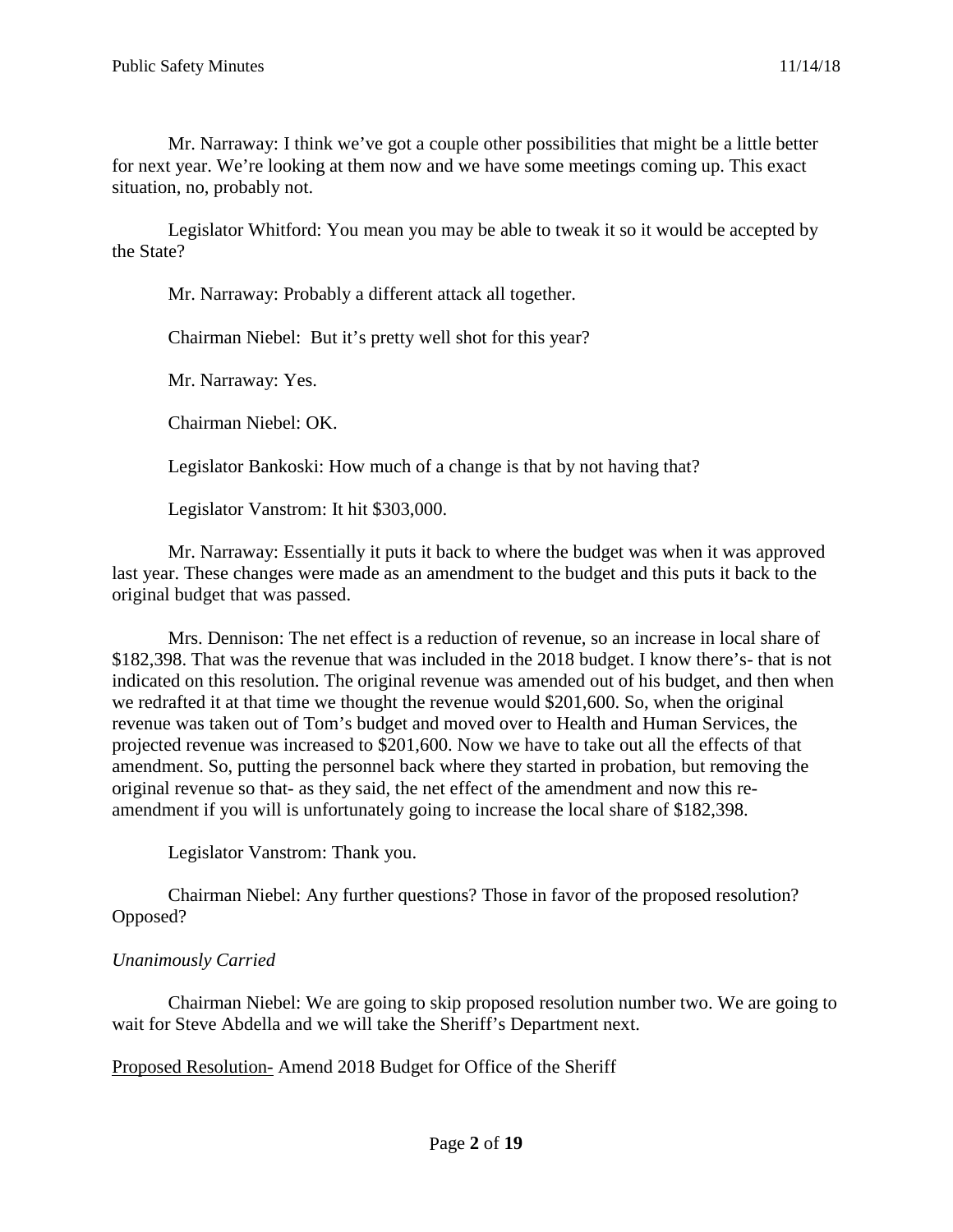Sheriff Gerace: This is just a minor adjustment. We anticipate the contractuals in 911 and the employee benefits in Pistol Permit will be above what was budgeted. We have excess funds in the point one account for 3110, so we're asking to move that money to cover the overages.

Chairman Niebel: For a total of \$12,357 and its budget neutral?

Sheriff Gerace: Correct.

Ms. Cresanti: Yes.

Chairman Niebel: Any questions for the Sheriff's Department? Those in favor? Opposed?

## *Unanimously Carried*

#### Proposed Resolution- Authorize Agreement with Cattaraugus County for Inmate Housing

Sheriff Gerace: Mr. Chair, we have an agreement with Cattaraugus County in play already. They charge us \$50.00 a day if we have to house an inmate there and they are asking for the same in return. They have been very good to us and rarely do we hold their inmates, but when they need to do that we want to reciprocate at the same rate.

Chairman Niebel: This is kind of a change, Joe. Most of the time we're working out agreements with other counties and this time they're working out an agreement with us to house their inmates in our jail.

Sheriff Gerace: That's correct.

Chairman Niebel: Thanks guys. All those in favor? Opposed?

*Unanimously Carried* 

Proposed Resolution- Authorize Agreement with Brocton Central School District for School Resource Officer

Sheriff Gerace: Mr. Chairman, this is similar to the other schools that are currently under contract with the Sheriff's Office. Brocton would like to initiate an SRO effective as soon as possible and it will be under the same contract language as the others. It's the same cost.

Chairman Niebel: We've had a lot of these in the past. This is new for Brocton?

Sheriff Gerace: Well, it's new again. Brocton was an SRO school when we had the federal grant and they withdrew once the grant funding ended and now they're interested in starting the program again.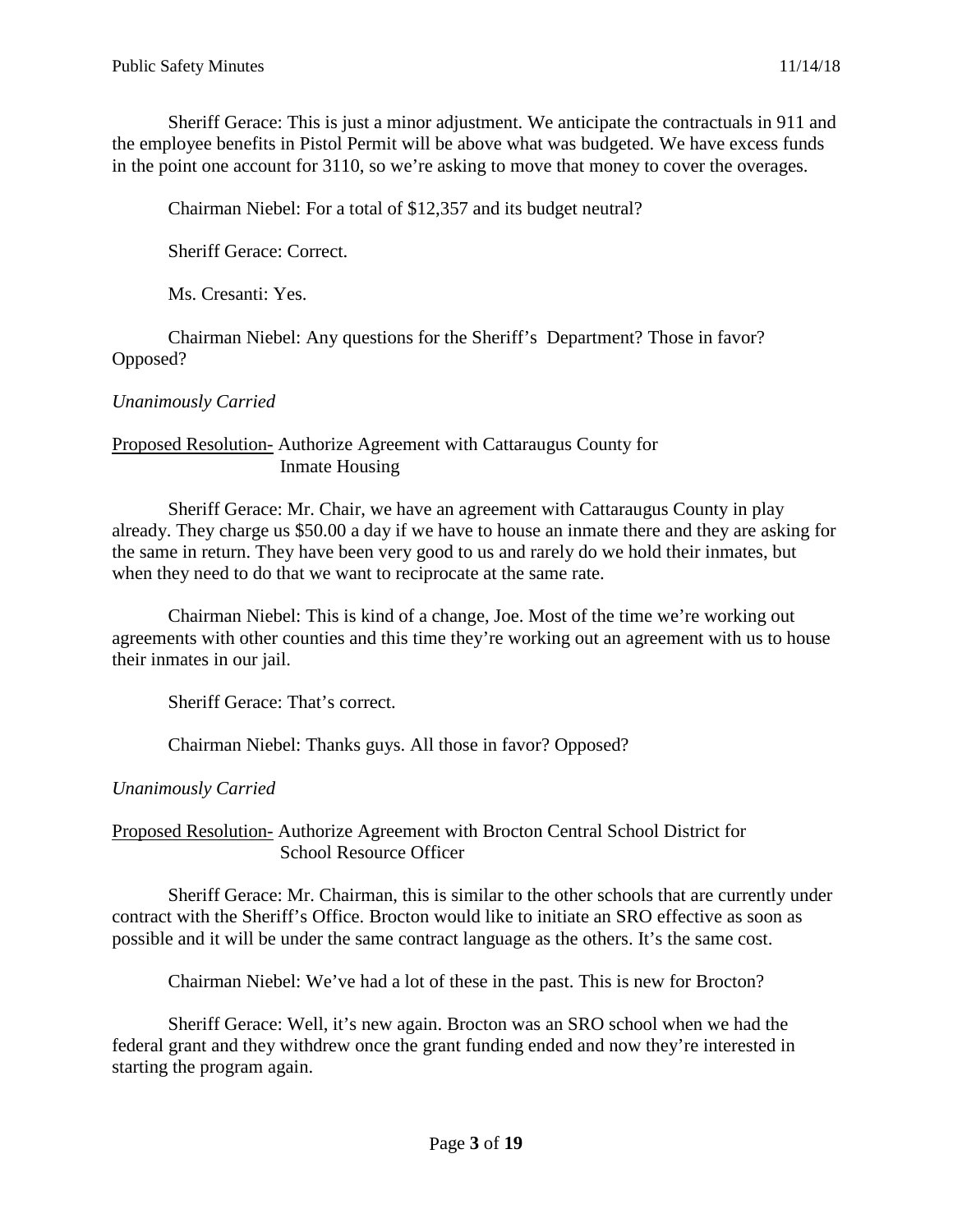Legislator Vanstrom: How many kids are in that high school?

Chairman Niebel: A graduating class of probably 30-35.

Legislator Vanstrom: They can probably send every kid to private school for the price that they get subsidized.

Chairman Niebel: Possibly, but we are just interested in protecting them right now with an SRO.

*(Cross-laughter)*

Chairman Niebel: Those in favor? Opposed?

## *Unanimously Carried*

#### Proposed Resolution- Authorize Execution of Lease Agreement with Federal Bureau of Investigation for Tower Space

Sheriff Gerace: Mr. Chairman, the FBI has been on our Ellery tower for a number of years and their lease has expired- or is expiring and this is a renewal of that lease.

Chairman Niebel: Dutch Hollow?

Sheriff Gerace: Yes, we call it the Ellery tower.

Chairman Niebel: OK. This is just an extension?

Sheriff Gerace: Yes, the only thing that has changed is we modified the annual increases that were in at 3%. We froze that over the period of- because we've really reached the maximum that they're going to pay incrementally going up 3% every year and our costs are not, so we've agreed to freeze that for the term of this lease agreement.

Chairman Niebel: OK. Any questions from the Sheriff's Department on this proposed resolution? Those in favor? Opposed?

## *Unanimously Carried*

Chairman Niebel: You guys are here for an item under other. We'll do that next.

Legislator Vanstrom: What is it?

Sheriff Gerace: It's a modification of a resolution you already passed, 193-18. It's our lease agreement with Windstream. The term and the cost has changed. It's a shorter term and a lower cost. So, we need to modify the resolution that was already passed in a previous meeting.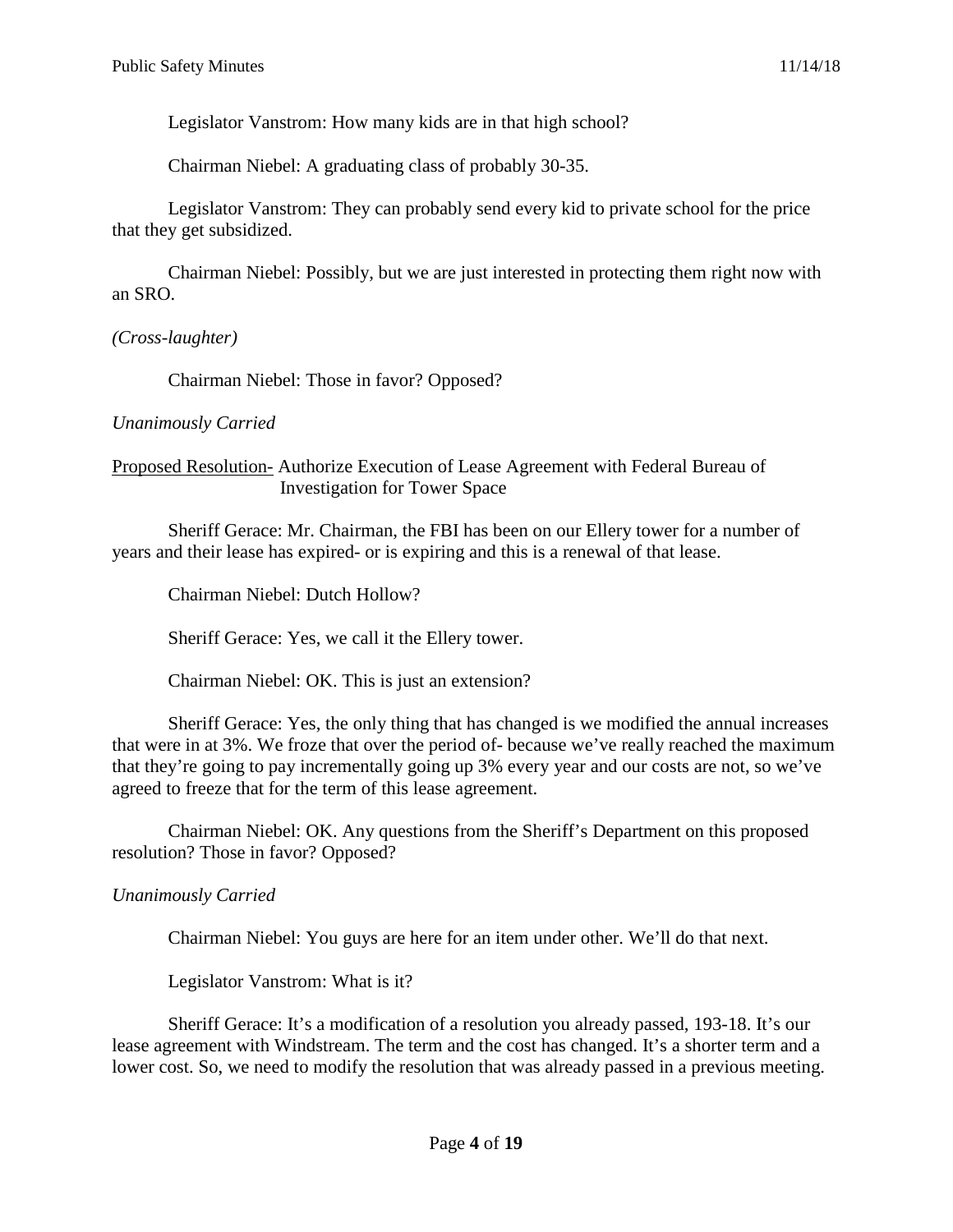Chairman Niebel: So, the amount has actually decreased?

Ms. Cresanti: The amount and the term. It's decreased by two months. We noticed a discrepancy in their contract. The initial couple of paragraphs noted the term verbally starting and ending on dates that did not correlate with the graph that they presented which is what we used in our resolution. So, when we contacted Windstream and they clarified it was the first dates that we see that were spelled out that they wished to use, so we have asked for them to change them that in their contract. They have and we are in turn changing the resolution to match those terms.

Chairman Niebel: OK.

Legislator Whitford: It's reducing the terms, so that's why there's a reduction?

Ms. Cresanti: Correct.

Chairman Niebel: Guys, the last agreement included utilities-

Ms. Cresanti: That remains the same.

Chairman Niebel: It's just a change in the amount. Any questions from the Sheriff or Sheriff's Department? Those in favor? Opposed?

#### *Unanimously Carried*

Chairman Niebel: Joe, will you be here in December?

Sheriff Gerace: Most likely.

Legislator Vanstrom: Does he look ill?

#### *(Cross-laughter)*

Chairman Niebel: He doesn't always have resolutions before us. We hope to see you in December.

Ms. Ames: Mr. Niebel, I believe you need to make a motion to have the Clerk of the Legislature put it on the agenda for the full Legislature to renew and amend.

Chairman Niebel: OK. Folks it looks like we need to have a motion to amend this resolution and have the Clerk put it on the agenda. Would somebody like to make that motion?

Legislator Whitford: I'll motion to amend.

Legislator Pavlock: Second.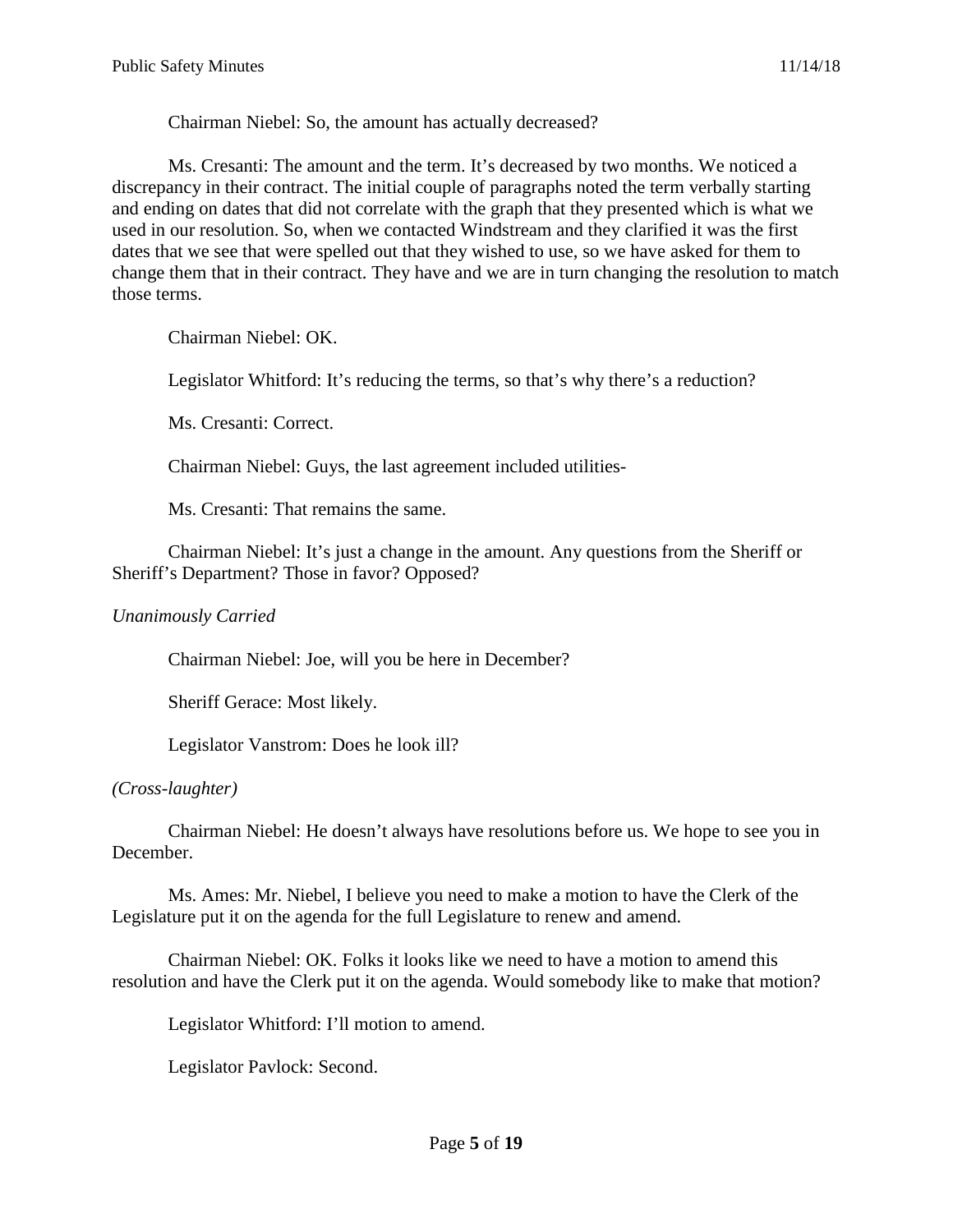Clerk Tampio: Mr. Chairman, just a point of clarification; you're not amending it right now. It has to come up on the floor in order to renew and amend. The motion is to basically direct the Clerk to put it on the agenda for the full Legislature.

Chairman Niebel: We are going to change that motion slightly as far as the wording to what Kathy said. Let's go back to proposed resolution number two.

## *Motion is Unanimously Carried*

#### Proposed Resolution- Requesting State Legislature to Permit Up to Four (4) Assistant District Attorneys to Reside in Adjoining Counties

District Attorney Swanson: Good evening. This is something- I think I touched on this with you folks previously. I know I have spoken with Senator-

Chairman Niebel: During the budget hearing, I think.

Legislator Vanstrom: Mr. Zuroski also spoke with us.

District Attorney Swanson: Yeah, basically the crux of this is as you can see in the resolution that Steve's drafted, there are other counties that have done this very same thing. Most recently it was Oswego County, which would have been last year. They typically pass through the State Legislature unanimously. The counties that have done this have found, similar to what I'm finding is when you have an opening in your office you aren't getting many applications. A lot of times those applicants aren't qualified. If you look at the counties that are on this list, you look at Wyoming and Madison, and Oswego and ourselves in particular, we all share the fact that we are adjoining a county with a city like Syracuse, Rochester, or Buffalo. What we're findingand I spoke with Greg Oakes who is the DA of Oswego County and what we're finding is it's difficult to find attorneys that will move out of the city and into the County where you need them to work.

I'm asking for an allotment of a number of attorneys. What I will tell you is that none of these counties that have it, have placed a restriction on the number they can put. Quite frankly, I don't see us ever having a need to hire more than four from outside of this county given our numbers in our office as they are. It is something that I think at this point with us adding an attorney next year; it's something that in the future I suspect is going to pose a bigger problem finding qualified applicants that are willing to move out of the city and into your county that adjoins that county with the larger metropolitan area. So, I'm asking the Legislature here to send a resolution over to Senator Young and Assemblyman Goodell so that a resolution can be presented to the State and an amendment to the public officer law be passed.

Chairman Niebel: OK. Committee, questions for Mr. Swanson?

Legislator Vanstrom: Does the local Chautauqua County Bar Association support this kind of endeavor?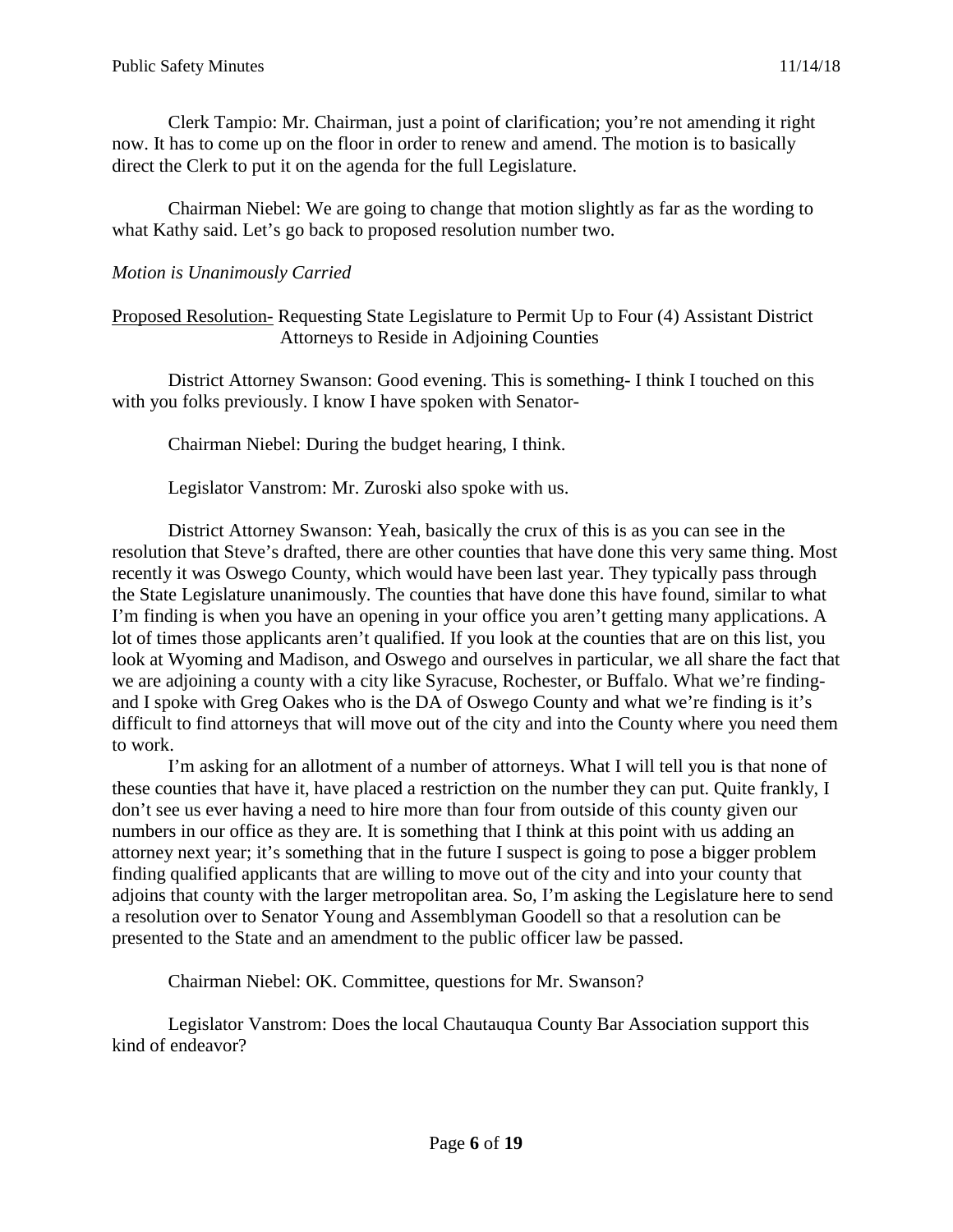District Attorney Swanson: I don't know if they do, or not. Quite frankly, I would hope they do.

Legislator Vanstrom: You haven't contacted them to get a feel?

District Attorney Swanson: No, and speaking with the DA's from these counties, that's not an avenue that they went down. In fact, a lot of these counties didn't seek permission from their Legislature- their County Legislature before asking their Senators. I think it's an-

Legislator Vanstrom: That's jumping the puddle. That's incredibly- I don't mean to get my blood boiling, but that's how we roll in Chautauqua County.

## *(Cross-talk)*

District Attorney Swanson: That's why I'm here in front of you. The reality is that I think what the Bar wants, just as much as everyone else, is they want qualified attorneys working in the DA's Office. That makes their handling of cases on the defense side easier. I'd be surprised if they were opposed to this if we were to ask, but no, that is not something I've done.

Legislator Whitford: This doesn't by any means say that your main focus (*inaudible)* to hire within the county, that's your initial focus and provided you don't have the proper candidates, it gives you that permission to go outside-

District Attorney Swanson: It gives you the option to hire someone-

## *(Cross-talk)*

District Attorney Swanson: And that's an important part of this. It's a part of every other resolution that's been passed for all of these counties. You can't put someone in your chief assistant DA spot because if I were to become unavailable for office it would have to be someone living in the county to take over as the acting district attorney. So, that's something that needs to be specifically put in the resolution. Really, it's to allow the option to find the most qualified candidate. The reality is that if you can find a young attorney that wants to come and work in your office, make the commute from Buffalo- at the end of the day, maybe you convince them that there's a career here and you can get them to move into the county. I don't want to make that- I don't want to exclude a good qualified candidate because at the time they don't have an address here and that's the real concern here. As our Bar Association numbers continue to fall, it's going to become a more and more real concern of finding a qualified applicant every time we have an opening.

Legislator Vanstrom: How many people are in the Chautauqua County Bar Association?

District Attorney Swanson: I want to say in the Jamestown Bar it's around 30-

Legislator Vanstrom: *(Inaudible)* the County?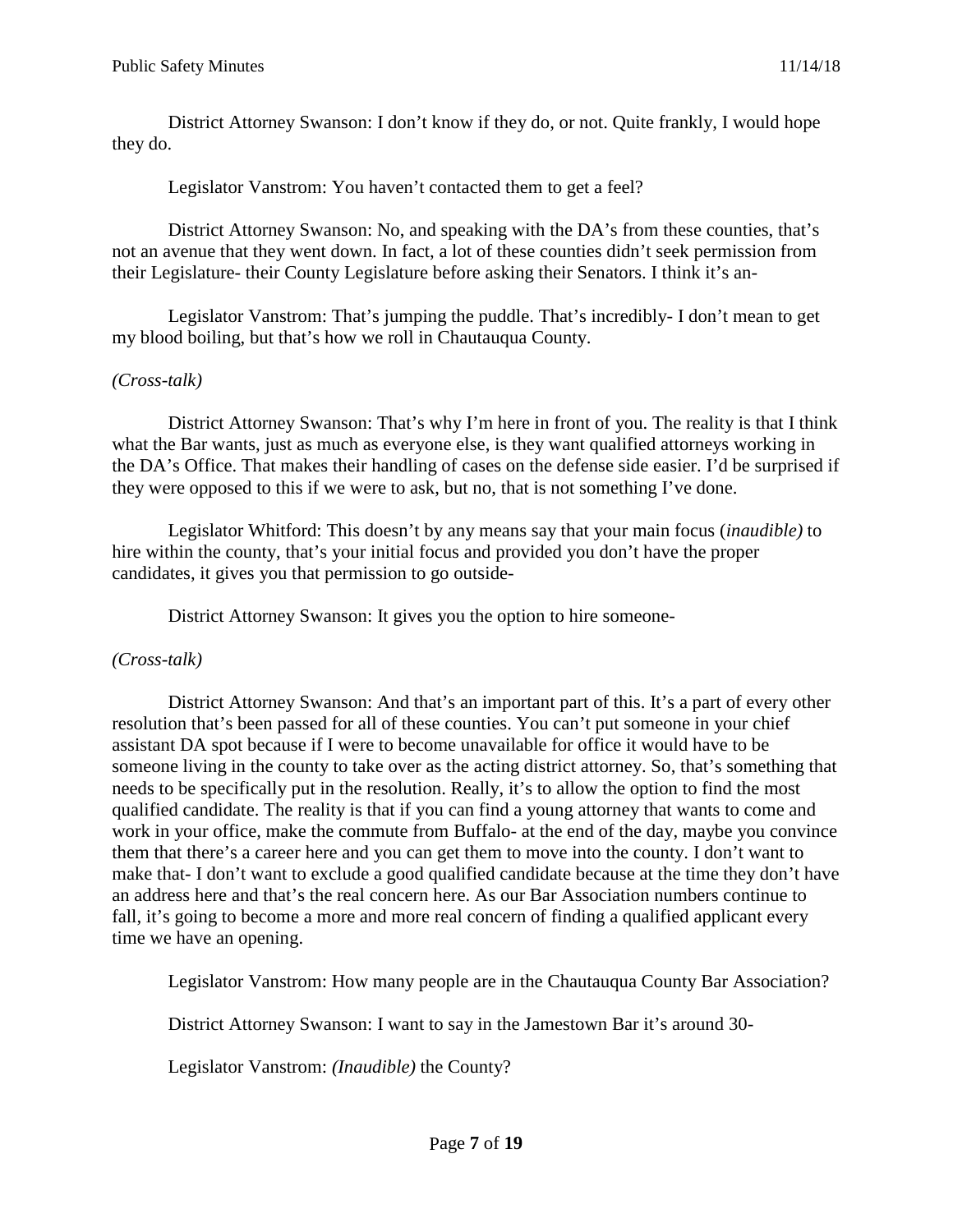Chairman Niebel: There are two Bar Associations. There is a Jamestown and a Dunkirk Bar.

District Attorney Swanson: We are the only county in the State that has two Bar Associations. We have a Jamestown Bar Association and a Northern Chautauqua Bar Association. The Northern Bar has around 15-20 and the Jamestown Bar has numbers in the 30- 50's. I'd be surprised if it's more than 50.

Chairman Niebel: Actually isn't there pictures of them up in the hallways?

District Attorney Swanson: Yes, there aren't many.

Chairman Niebel: If you want to take the time, you can probably count them.

District Attorney Swanson: And if you look at the photographs a lot of those folks are older, which is another reason why we're having trouble recruiting even people that live here. The example I would give you is there's a law firm in Jamestown with the Uber (?) brothers. They are all under the age of thirty; they are making far more money than I would ever be able to pay them to come work for me. So, I'm always battling with that. We have a public service job and the money available to hire someone isn't as great and as the Bar Association in this county continues to age out, the market for younger attorneys is going to be better and better and their potential for earnings is far greater than they are in my office.

Legislator Bankoski: Do you think there should be some language in that proposal that local residents have first preference?

District Attorney Swanson: No. The reason is- that's the whole reason I'm asking for the permission to get people from outside the county. The reason that I'm not hiring someone inside the county is because they aren't as qualified or they don't have the experience. I'll be honest with you though, if there's somebody here that I- all things considered, if I have two equal applicants I'm going to hire the person that lives in the county. That's a priority. I grew up here, I live here, I think my ADA should live here too, but the prospect of running out of qualified applicants is very real.

Legislator Vanstrom: When you're looking for an ADA do the jobs get posted or are they in the newspaper? Where are they put so that some potentially young member of the Bar would be able to get interviewed?

District Attorney Swanson: The last positions I've had available, I've published notice of the job in the Erie County Bar Association and the both Bar Associations here.

Legislator Vanstrom: But not in the newspaper?

District Attorney Swanson: No, typically not. Usually attorneys will find the position if they're listed in the local Bar Association. It's the best and most cost effective way to search for an attorney.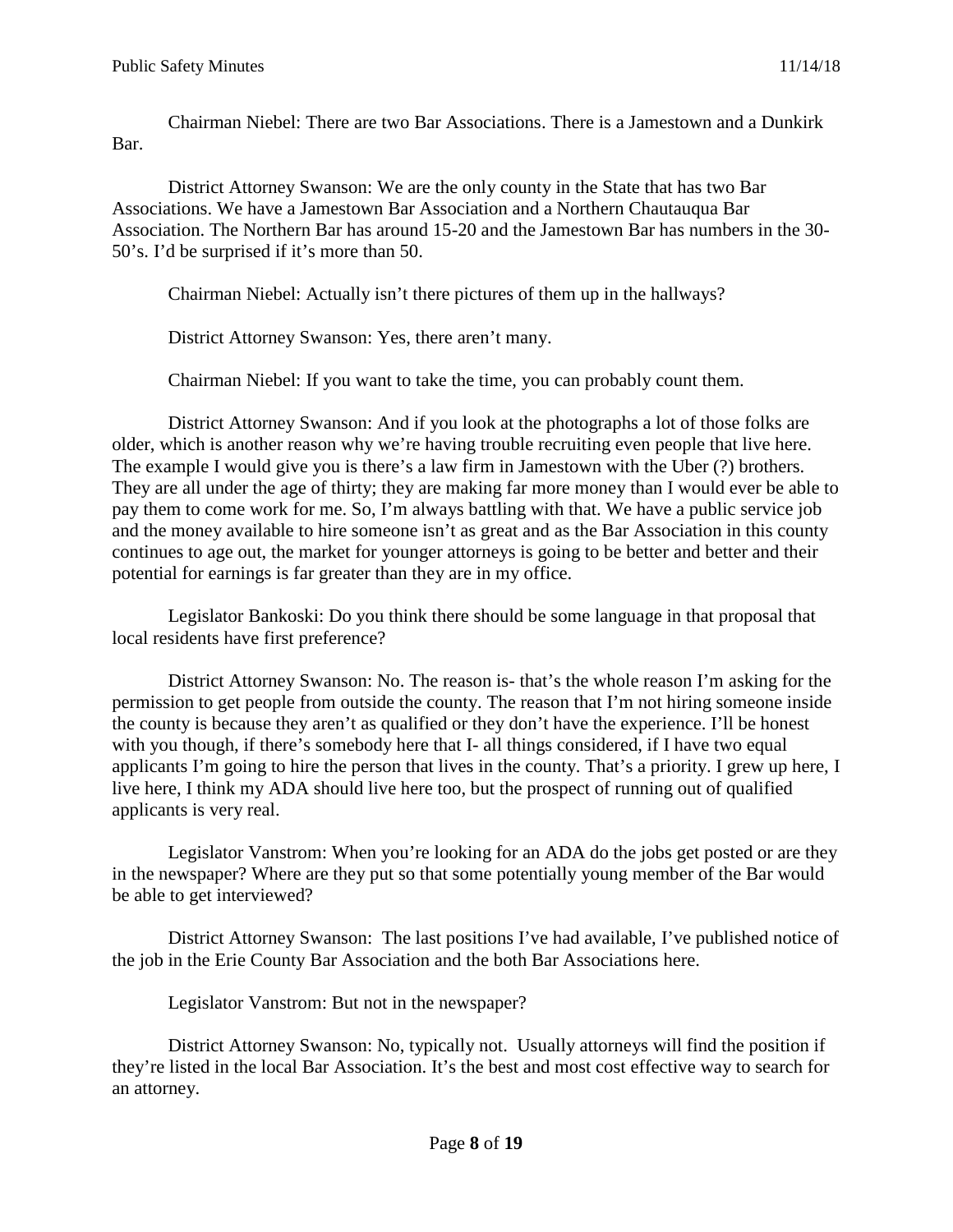Mrs. Schuyler: *Inaudible due to distance away from the microphone.* 

Legislator Vanstrom: You're able to hire outside the county, but have you ever done that?

Mrs. Schuyler: We haven't been allowed to- the Social Services attorney has to be within the county and until last week all of the attorneys had to be, which is true with public official law.

#### *(Cross-talk)*

Mrs. Schuyler: But now-

## *(Cross-talk)*

Mrs. Schuyler: But we advertise on Indeed and the papers and anywhere and everywhere I can.

Chairman Niebel: Christine, all your attorneys up until now have been from Chautauqua County? Did you just say you hired someone from outside of Chautauqua County?

Mrs. Schuyler: No, the qualifications on the assistant social services attorney positionsthe second and first assistant and the *(inaudible)* have been, traditionally, that they have to reside within the County. *(Inaudible)* when we just started to recruit we got some applications from attorneys outside of the county and they were rejected by human resources and sent back because they didn't live within the county-

Chairman Niebel: OK.

Legislator Vanstrom: But they could move here.

Mrs. Schuyler: So, the social services attorney worked with Steve Abdella to research the law, which actually says that only the Social Services attorney (*inaudible)* who may need to step in during my absence has to reside within the county. That's in social services and a-

Chairman Niebel: But up until this point, all your hires have been attorneys within Chautauqua County?

Mrs. Schuyler: To the best of my knowledge.

District Attorney Swanson: Many of these counties that are on this list have also gotten the exemption for their public defender's office as well because of the same issue. I'm not sure if it's something that our public defender would be interested in doing or not. I'm not sure what his situation is. I know he's about to add a lot of staff because of the grant that he just got. I don't know if he's going to run into this problem or not. That being said, it might be something worth reaching out to him to see if he'd like to put a resolution in front of the Legislature in December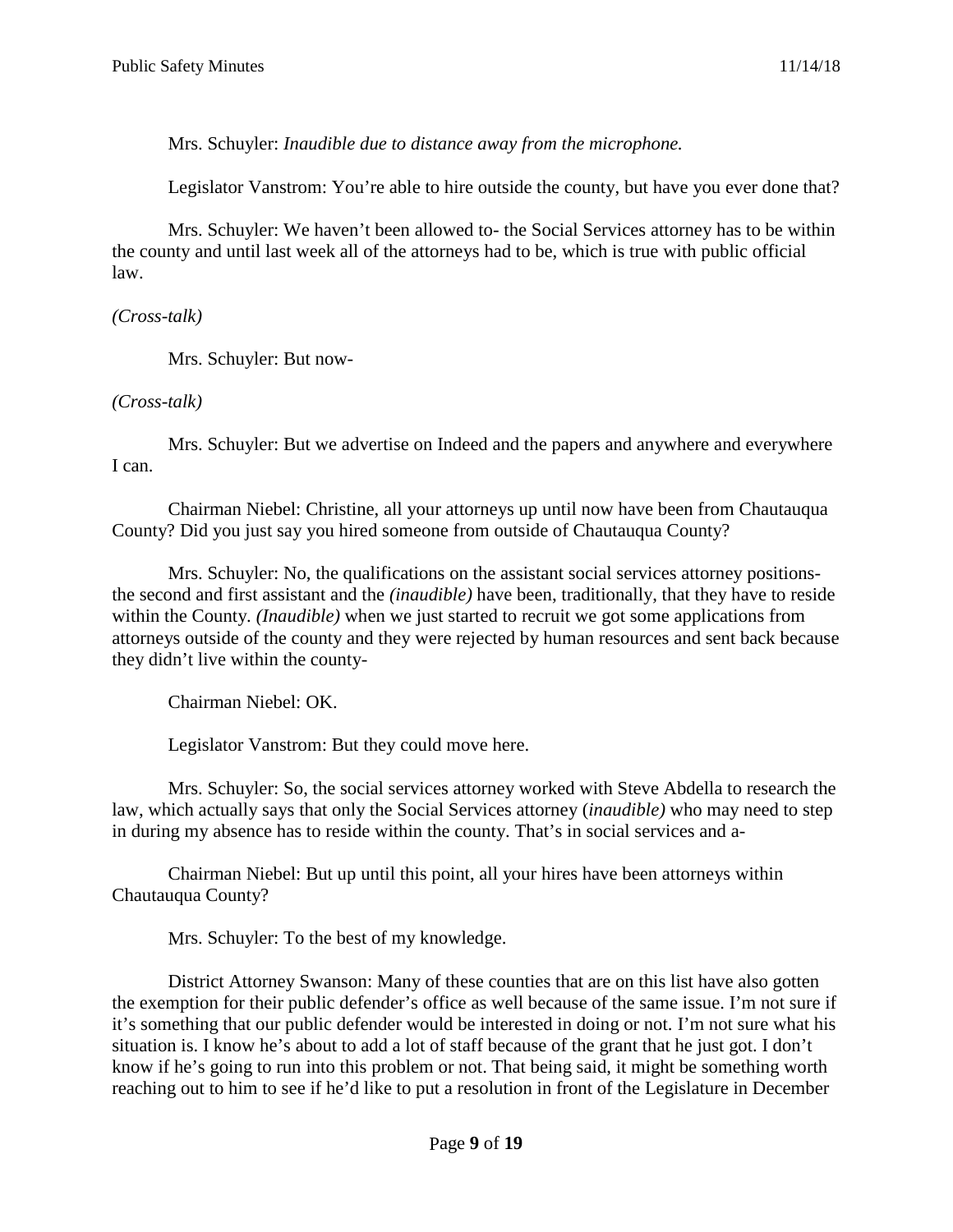to add onto this legislation to present it to the state. I don't know what his issues are. Maybe he's not having the problems I am. It is a little different prosecuting cases and defending them, especially for people coming right out of law school. The responsibilities of bringing all the proof forward, prosecuting the case- they all fall on us. *(Inaudible)* of it's easier to knock a house down than to build one up, is what's thrown around typically in our arena. As the prosecutor, we have the obligation of building our case and the defense is on the other side doing something different than us. What I'm seeing is the number of attorneys in this county continues to fall as they age out and retire and we just don't have a lot of people moving in. I'm looking down the road five-six years. This will be a very real issue and I'd be more comfortable knowing that I had, at least in my pocket, the ability to hire someone from outside the county when the need arises.

Chairman Niebel: OK. Folks, anybody else have questions?

Legislator Pavlock: I do, I guess. Have there ever been any requirements for someone to move into the county after they've worked for the office for a year? Is there any way something like that could be stipulated? So, you would entice someone to come down and work-

#### *(Cross-talk)*

District Attorney Swanson: Well, it would certainly be ideal but then again, I might just have someone work for me for a year and then leave and then I'm in the same boat I was in the year before. That's the concern I would have with that. Obviously I'm going to encourage them to live here. I moved back here with a professional degree. This is a really good place to raise a family and that's why I chose to live here. When given the opportunity to move from the Erie County District Attorney's Office to the Chautauqua County District Attorney's Office, I did it. So, I'll certainly be encouraging whoever I do hire- if I get the exemption and am tasked with hiring someone from outside, I'll be encouraging them to move here. I think it's important to know the county. With that being said the needs of the office I think need to be addressed first in having good, competent, qualified, experienced attorneys.

Legislator Whitford: Just for my information- is there a high turnover rate?

District Attorney Swanson: Yeah.

Legislator Whitford: Do they- is like the retention is very low?

District Attorney Swanson: It is low, yes. I think I started in our office here in Chautauqua County in 2012. There were ten attorneys in the office at the time and there are two left that were here when I started six years ago. So, we've seen eight people come and go and I think it's more than that because just in my time I've seen another three that were hired by meor hired just before and then left. Sadly for Chris, I think I'm going to poach one of her attorneys that was poached from me.

Chairman Niebel: This may be news to Christine?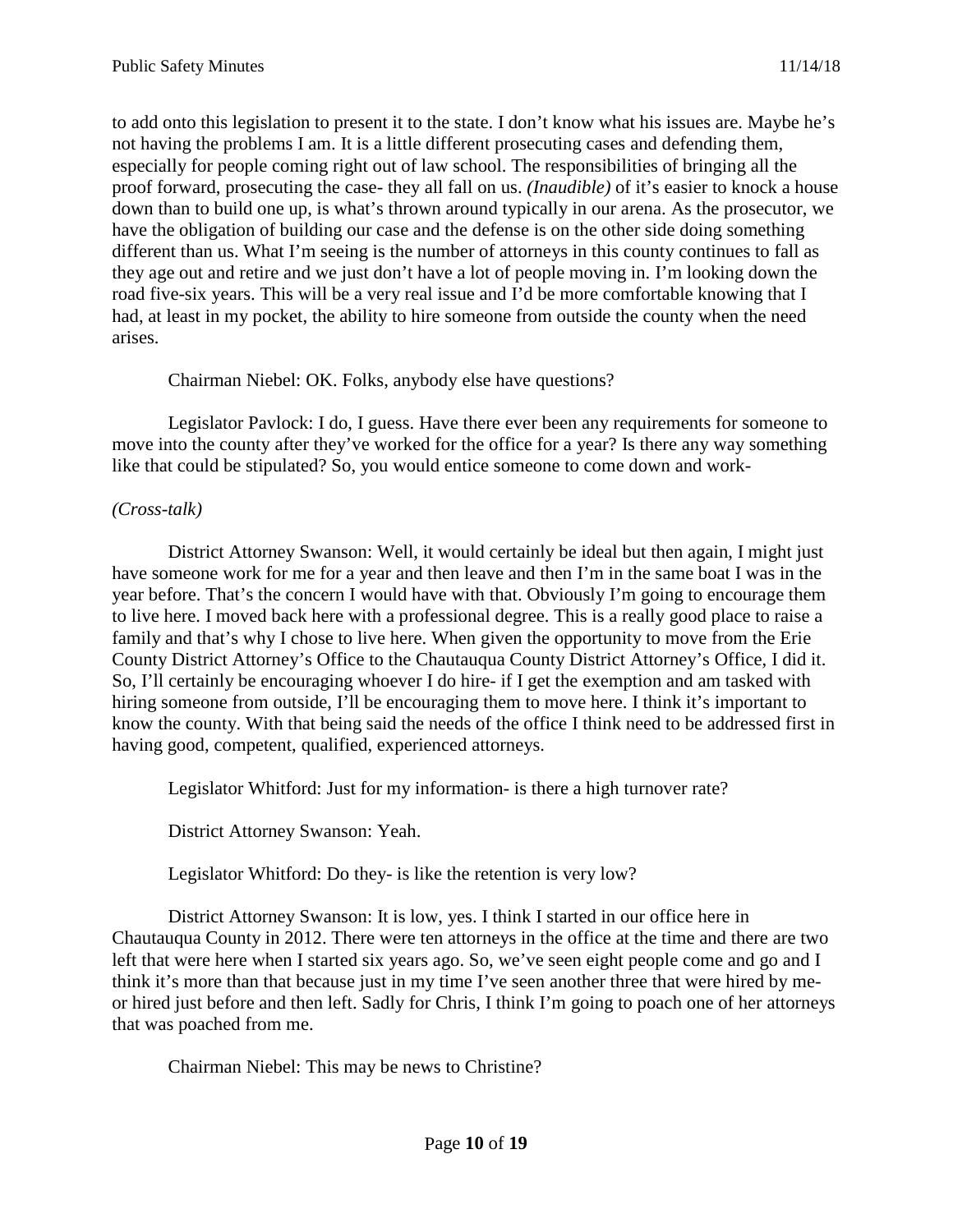Mrs. Schuyler: We're alright.

District Attorney Swanson: With the position I've been graciously granted through the Legislature, I think I'm going to add an experienced attorney-

Chairman Niebel: The drug prosecutor?

District Attorney Swanson: She won't be the drug prosecutor, but she'll be able to handle felony cases which then allows me to spread the felony case load more thin. Paul, I'm sorry. I completely lost your question.

Legislator Whitford: It's OK. It's the retention and the turnover- is there an underlying reason?

District Attorney Swanson: Pay and workload.

Legislator Whitford: It isn't that they get experience and it's like a revolving training center?

District Attorney Swanson: Well that's some of it too. Sadly, yes we are. We can't meet the private pay and we lose people to do that. We do have some very committed attorneys that want to make this a career and those are the people that I really appreciate having on my staff, but there are others that realize that at some point- they have great litigation experience and with the market as it is right now in Chautauqua County they can make a lot more money if they leave. It's tough to compete with private pay. That's not unique to hear. That's a common thing across the state.

Legislator Pavlock: How would it affect your mileage compensation?

District Attorney Swanson: It doesn't. We don't compensate mileage to and from the office, only from the office to the courts they are assigned to. It wouldn't affect that at all.

Chairman Niebel: Any other questions for Mr. Swanson? Patrick, I've got a couple. You've mentioned that recruitment is a problem. You mentioned that you advertise in the Erie County Bar Association, the Dunkirk Bar Association, and the Jamestown Bar Association. Have you tried other alternatives besides those?

District Attorney Swanson: No. What I've learned with speaking with other DA's across the state is that's the most effective way to communicate with attorneys. They're constantly looking at those publications for what jobs are available in the area.

Chairman Niebel: I don't doubt that, but we do have some other alternatives within the county. For one thing- Human Resources- you've had four hires since 2015?

District Attorney Swanson: It might be more than that, Terry.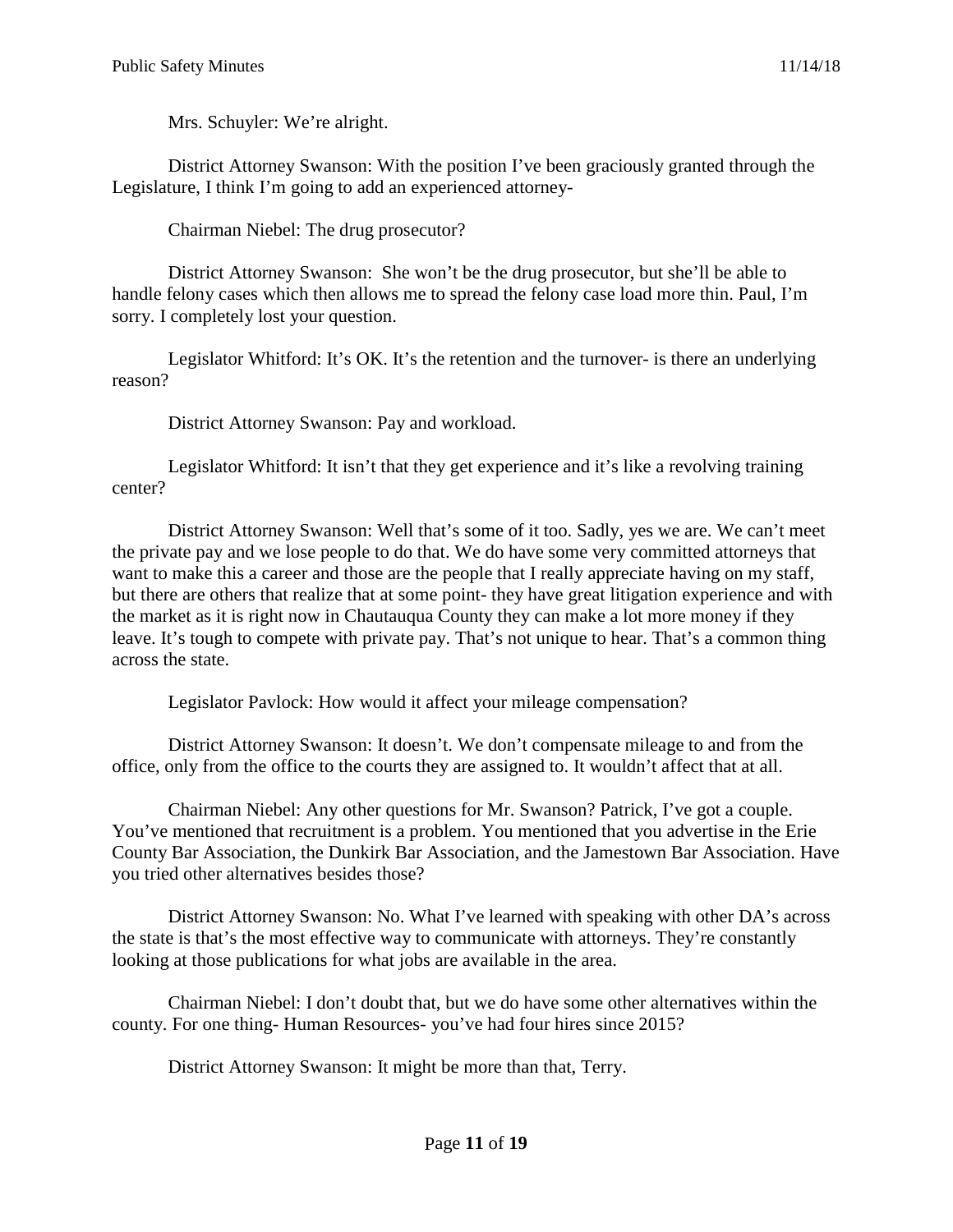Chairman Niebel: At least four?

District Attorney Swanson: At least, yeah.

Chairman Niebel: None of those have gone through HR? In other words, you didn't have any of the postings done with Human Resources?

District Attorney Swanson: That's correct.

Chairman Niebel: The only reason I bring this up is because Human Resources does do a few things to get positions out and make positions known to the public. For example, the postings go to every county office building throughout the county- actually, they go to every municipal building in the county. Your office would have to draw up the requirements, the educational requirements, the responsibilities, the job-

District Attorney Swanson: Right. The same things we do for the postings.

Chairman Niebel: You'd have to do some of the same things for your ADA and your first assistant district attorneys. I'm just thinking that if you did that, Human Resources would advertise in the Observer, they'd advertise in the Post-Journal, on the internet, the intranet that goes throughout the county- of course you guys would pay for this, but I think they also use job sites such as Indeed, Monster- I don't know about zip recruiter, but they do things like that. That's another avenue that you could pursue as far as your recruitment.

District Attorney Swanson: I agree, but at the end of the day it's going to pull from the same pool of applicants because we're limited because we have the requirements of having a law degree and a New York State law license.

Chairman Niebel: I understand, but what it would do Patrick, is it would put it out to a lot wider area than just going through the Bar Associations. Not that I don't think this is probably the primary route that you should go, but there is another alternative. Also, on your website- it's a very nice website, but there's nothing on your website about people to apply for jobs with the District Attorney's Office. I would think there would be. If they go to Patrick Swanson, or they go to the Chautauqua County District Attorney and they are a young attorney that's in their second or third year of law school at UB, I would think there would be some sort of instruction or some sort of way that they could apply for a job with the District Attorneys.

District Attorney Swanson: I regularly- well, semi regularly get applicants from people inquiring about positions. I can't remember the last time I got one, I would have to check with Rachel, but I do get them. I won't post on the website unless we have a position open-

Chairman Niebel: But you could do that?

District Attorney Swanson: Yeah, when we have a position open?

Legislator Vanstrom: Wouldn't you want to collect resumes all the time?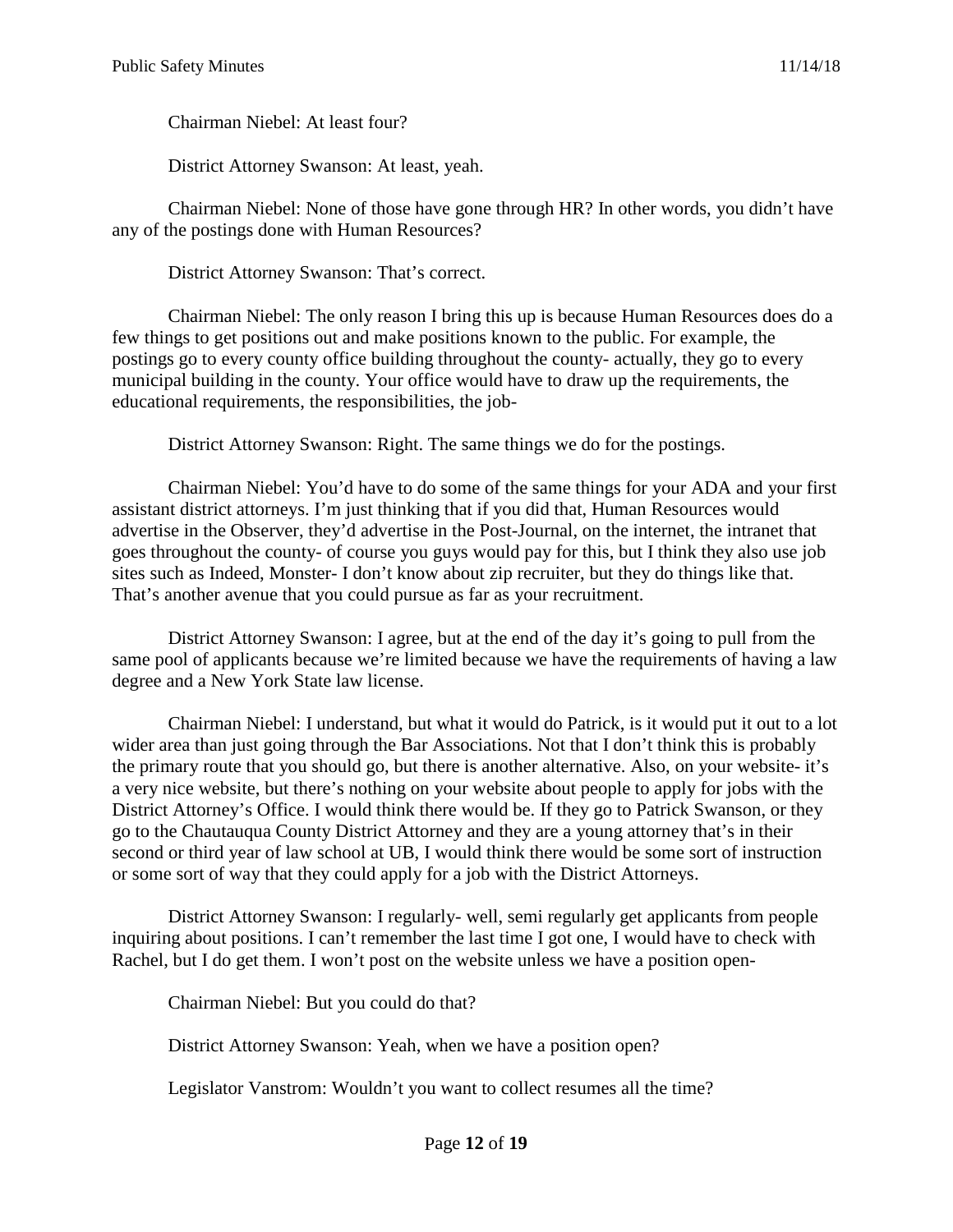## *(Cross-talk)*

Chairman Niebel: So if you do have a position available, you have a pool of applicants?

District Attorney Swanson: Sure, and what you learn in law school and when you're working with your student services office in law school is they're telling you that if you're interested in working in a particular office, send them your resume. We do get resumes sent unsolicited. When we have had positions opened, we do put them on our website. Really, this is more of a safety net than something that I'm going to lean on. I want to have the availability of hiring somebody that is qualified for the position and is willing to drive down here from Buffalo or from Cattaraugus County.

Chairman Niebel: Patrick, do you advertise at UB law school? Some district attorneys do.

District Attorney Swanson: For the last couple positions I haven't. For the position-

Chairman Niebel: You haven't?

District Attorney Swanson: No. For the position we put up in 2016, I believe we did. For the last two I haven't and for the hire we have coming up in January, I made that hire without having to advertise.

# *(Cross-talk)*

Chairman Niebel: But you did in 2016? Was that successful? Did you get applicants?

District Attorney Swanson: I got applicants, but nobody- I offered the job to two peoplewhen I've had openings I've offered the job to two different people that didn't live in our county that were unwilling to move here. Fortunately I was able to fill those positions with other people, but when you're turning away your first choice for a position, you hate doing that because they simply live thirty miles further up the road-

Legislator Vanstrom: How old were those people?

District Attorney Swanson: Right out of law school. That's the other problem; they want to live in Buffalo. That's where young, professional law students want to be and it's unfortunate because they were two very good candidates. They would have been entry level attorneys. Finding an experienced attorney that's willing to up and move when they own a house is a whole different thing. So, this is a problem that is being experienced in more places than here. That's why I'm in front of you today.

Chairman Niebel: I guess the concern that I have is that we have one district attorney, we have four first assistant district attorneys and we have nine assistant district attorneys or more commonly known as ADA's, so out of thirteen people, you're requesting that you be allowed up to four outside of Chautauqua County. That's almost a third of your staff. To me, that's concerning.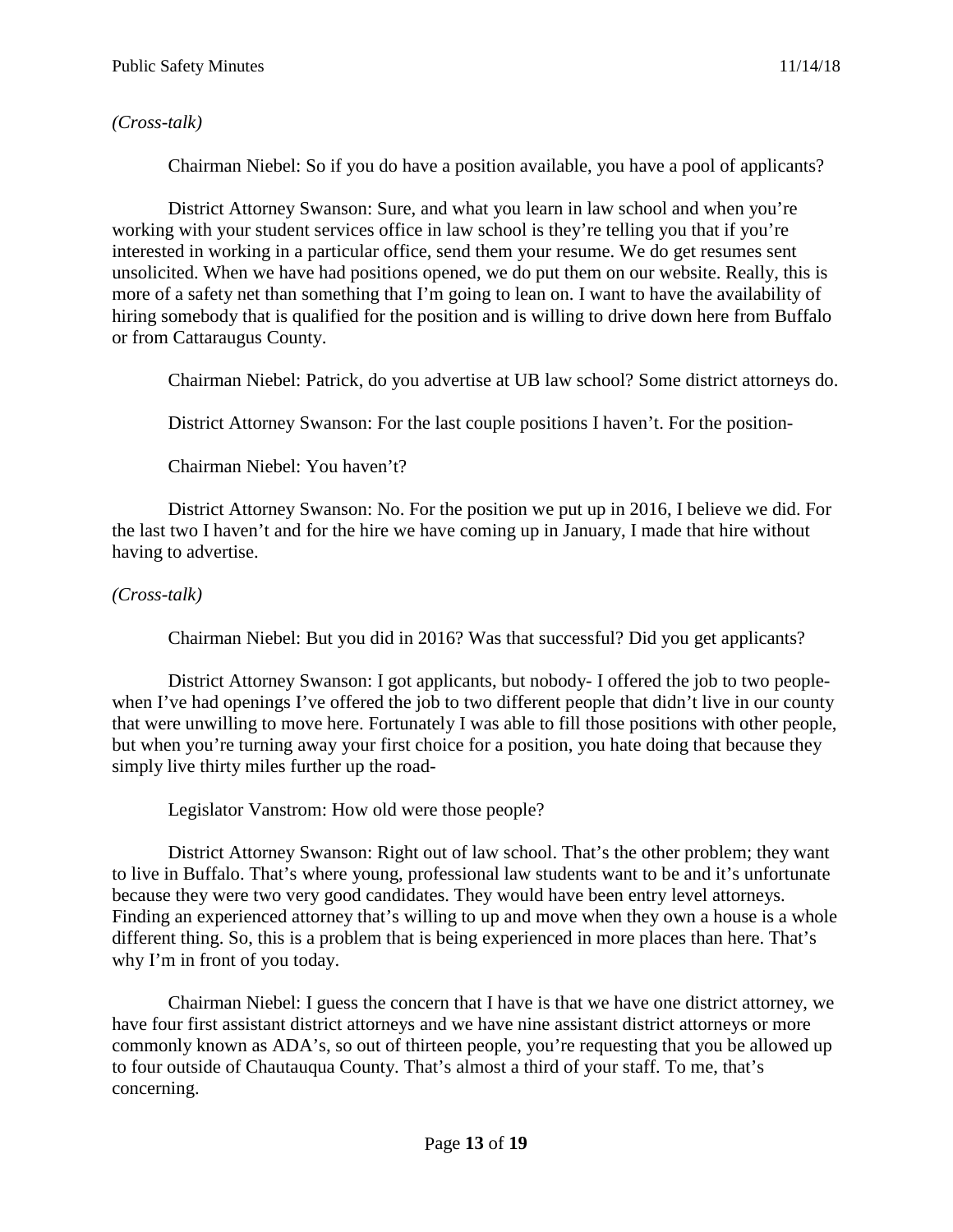District Attorney Swanson: Just to ease your concern, Terry, none of these counties have that restriction at all. In fact, the five counties in the New York City area and all these counties listed in the resolution- none of them have any restrictions except that it can't be the chief assistant or the first assistant-

Chairman Niebel: I understand.

District Attorney Swanson: I've tried to tailor that so that-

Chairman Niebel: I understand that, but how many counties are there? About 8?

District Attorney Swanson: Well you have to count-

Chairman Niebel: That's out of 62 counties. So, in other words, most of the counties- the vast majority of the counties have restrictions or want their district attorneys to hire from within their county. I guess my last concern is that we've never done this before. All the district attorneys before you, that I'm aware of, hired people within the county. I'm going back to- I've been around for a long time-

#### *(Cross-talk)*

Legislator Bankoski: Terry, times are changing, our population is dwindling, there's less people here and he's trying to be proactive knowing that maybe down the road his back is going to be against the wall and he's not going to staff his office properly. It's just giving him an avenue to recruit somebody so that he has help.

Chairman Niebel: Mr. Bankoski I understand that, but I think we haven't exhausted all our avenues of recruitment- the UB law school, Human Resources and even Mr. Swanson's website.

District Attorney Swanson: Well, with all due respect Terry, that still doesn't change the fact that they have to live here. Throwing a wider net out doesn't alleviate the problem of making them move here. That's what I've found. I've had great qualified applicants when I've posted in the Erie County Bar and the Northern Bar Association. I've got applicants from as far away as Virginia, but it still doesn't change the fact that I have to tell them you need to move into this county to work here. That's a no deal for a lot of people and unfortunately I've experienced that twice now. We're running out of attorneys in this county. Just look at Dunkirk and their Dunkirk City race. You have to be a resident in the City of Dunkirk to be a judge there. There are only six lawyers that live in the City limits of Dunkirk. This is a problem that we're seeing county-wide. What Mr. Bankoski said was right. This is going to be a problem for the next district attorney. This is something that allows us to make sure we have good qualified applicants staffing our office on these important cases. I see this coming. This is a real thing. I wouldn't be asking you to do this for any other reason unless I really believed that this exemption was needed to ensure that we competent attorneys working in our public safety and in our office.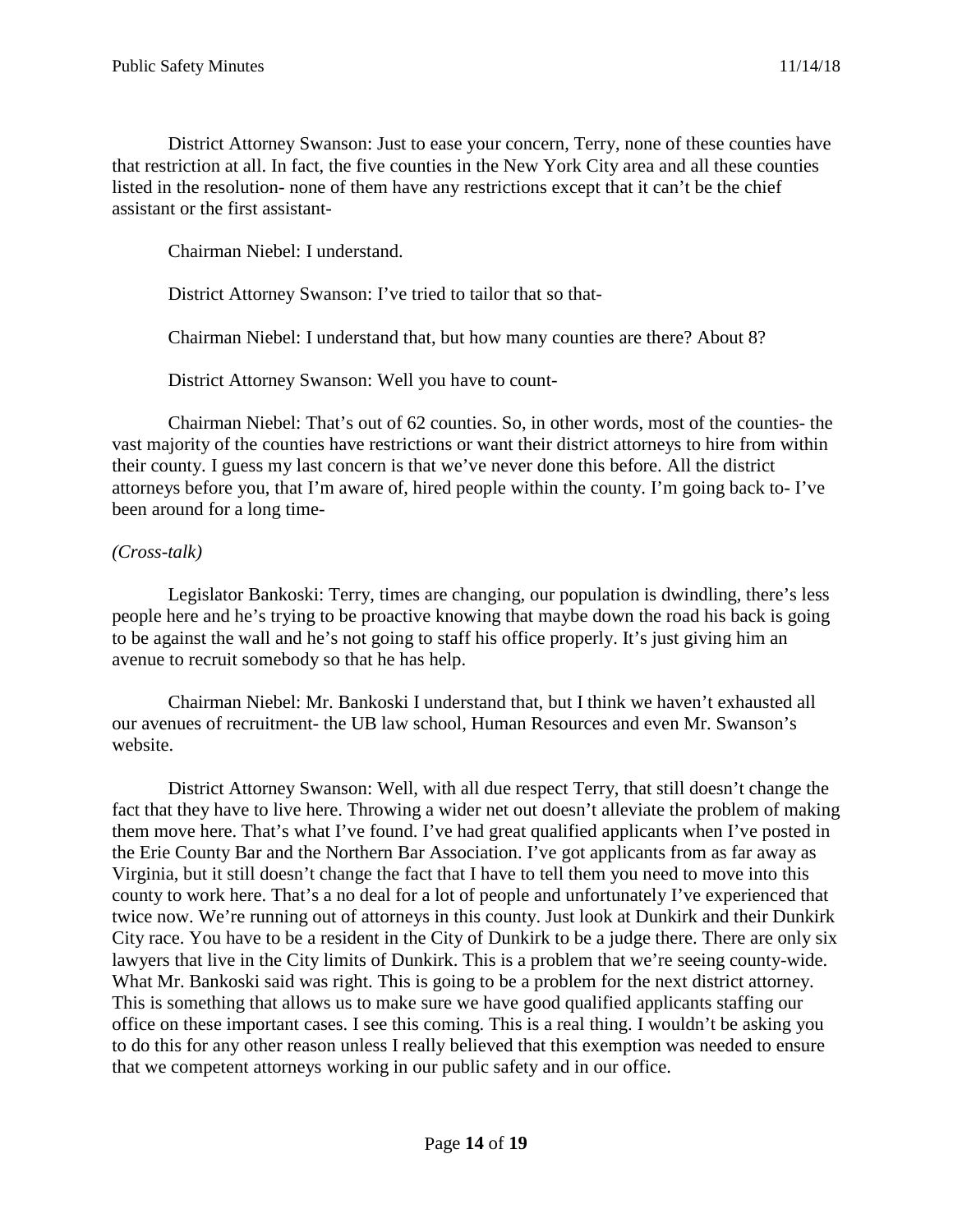Chairman Niebel: Mr. Swanson, we're talking about some of the best and brightest people in the County, or people that can potentially work in your office. I would like to see us be hiring people from Chautauqua County if we can.

District Attorney Swanson: I'm in the same boat, Terry.

Chairman Niebel: These are our future leaders. These are people that are going to have a vested interest in Chautauqua County. They're going to live here, raise families, pay taxes here and contribute to Chautauqua County. Personally, I just feel that if we're opening up your office to potentially hiring one third of your attorneys from outside of the county, I just have a real concern with that. I would prefer to possibly see this motion tabled until we have time to further study this because if you're allowed to do this , then Christine should be able to do this-

Legislator Vanstrom: But she can, for the most part.

Chairman Niebel: Well, alright, but people in the non-exempt people such as the public defender-

District Attorney Swanson: And many of these counties have done that already.

Chairman Niebel: It could set a precedent that I think would not be a good one.

District Attorney Swanson: I understand your concern there. My concern is for the public safety of this county and hiring good people to work in my office that can make sure that we're prosecuting these serious cases. That's why I'm here today.

Chairman Niebel: Understood. I think we can possibly do that with further recruitment. Committee, what is your desire?

Legislator Vanstrom: I'll make a motion that we table it until we can look at some of this other stuff that you brought up.

District Attorney Swanson: If you are going to make that motion, I'd just be wondering what it is I need to show you.

Legislator Vanstrom: Terry has some questions he still wants answers to.

Chairman Niebel: And it would give us a chance to discuss this over the next month or whatever. Perhaps you could come back in December and we could discuss this a little bit further.

District Attorney Swanson: Sure.

Chairman Niebel: Look, this is something new. No other district attorney has come before the committee to ask to hire a significant amount of their staff from outside the county.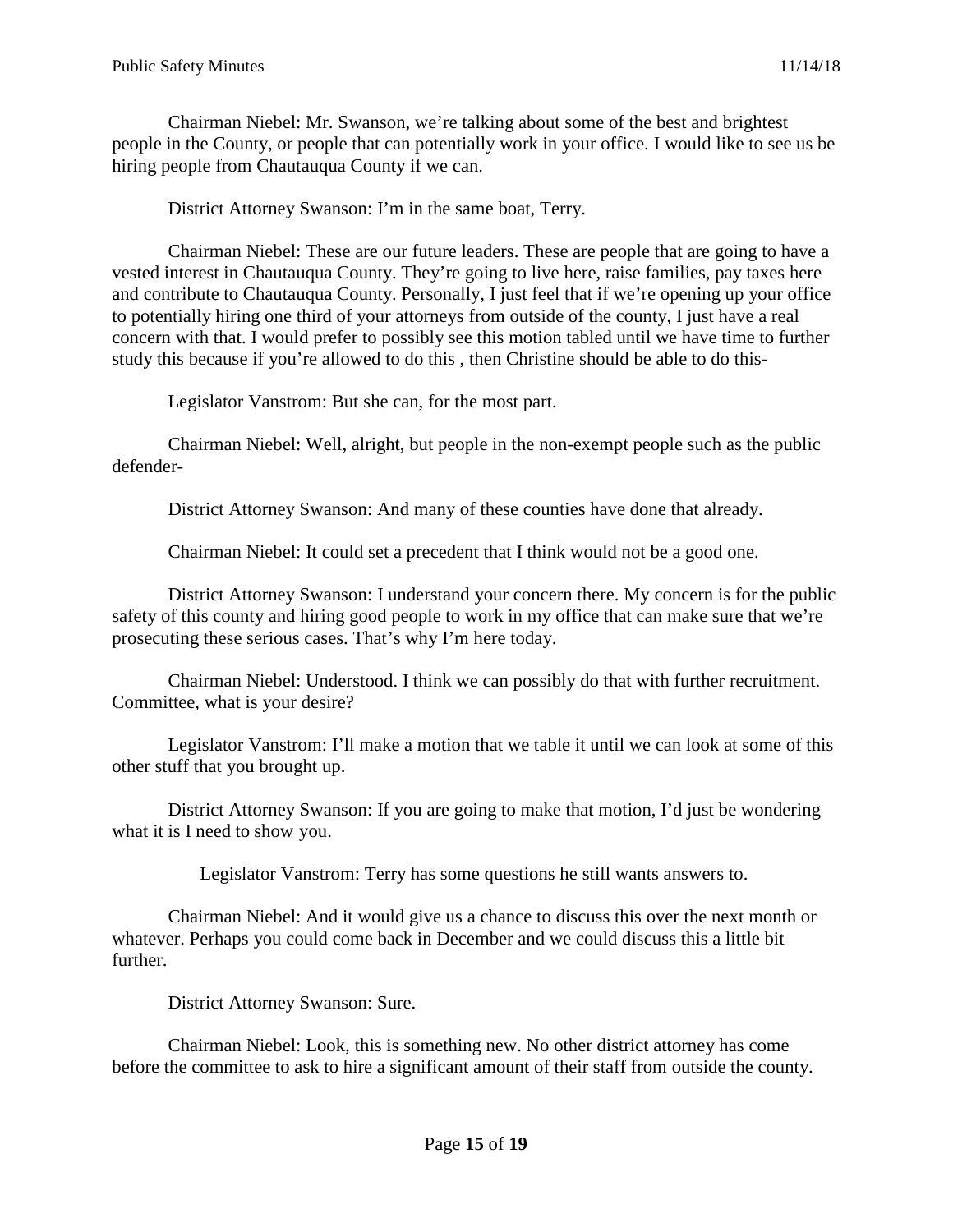District Attorney Swanson: I can tell you that Wayne County's doing it right now as we speak, as well. They're in the same position as us. For those of you that know geography, Wayne County is adjacent to Monroe County- he's having the same problem there. They're requesting it this year, as well. It's an ever increasing problem of county's our size. It's really unique and if you look at that list, most of the counties are counties unique to us. They're around 100,000- 200,000-

Chairman Niebel: Cattaraugus County is not on it and neither is Erie County.

District Attorney Swanson: No because they have smaller offices.

Legislator Vanstrom: Erie County has a million people, Cattaraugus County has 72,000 and Alleghany has 23,000-

District Attorney Swanson: Well, in Cattaraugus County, their office is much smaller so they don't have the need that we do. We have double digit number of attorneys, Cattaraugus has I think four. Filling an office of four with a county full of attorneys is a different thing thanwhich is why I'm limiting the number that I'm asking for.

Legislator Pavlock: Some tidbits that we were discussing last night- I had a meeting for the school board. In 1998 the Cassadaga- Falconer graduating classes was - or not graduating, but the school had 1,500 students and now they each have about 900. So, in 20 years we have 600 less people in our school systems and those are just two schools in the county. The percentage is dropping.

District Attorney Swanson: Me moving back with a professional degree is the exception, not the norm. Terry, you know that. Where is your daughter working?

Chairman Niebel: Rochester.

District Attorney Swanson: OK, that's a common thing. These smaller counties- students go away, they get a law degree, there's far more lucrative jobs available in the larger-

Legislator Vanstrom: My brother *(inaudible)* so, you don't have to be special to live in Rochester.

District Attorney Swanson: Even if you were more comfortable limiting it to three – what I don't want to do is find myself in a situation where I've got to hire somebody that just can't do the job only because they live here. It puts me in a bad position as the elected DA. It puts out public safety at risk. I just- that's a bad reason to hire someone, just because they're a body that lives here.

Legislator Pavlock: Do all thirteen live here now?

District Attorney Swanson: No, I have one on a condition right now that is about up.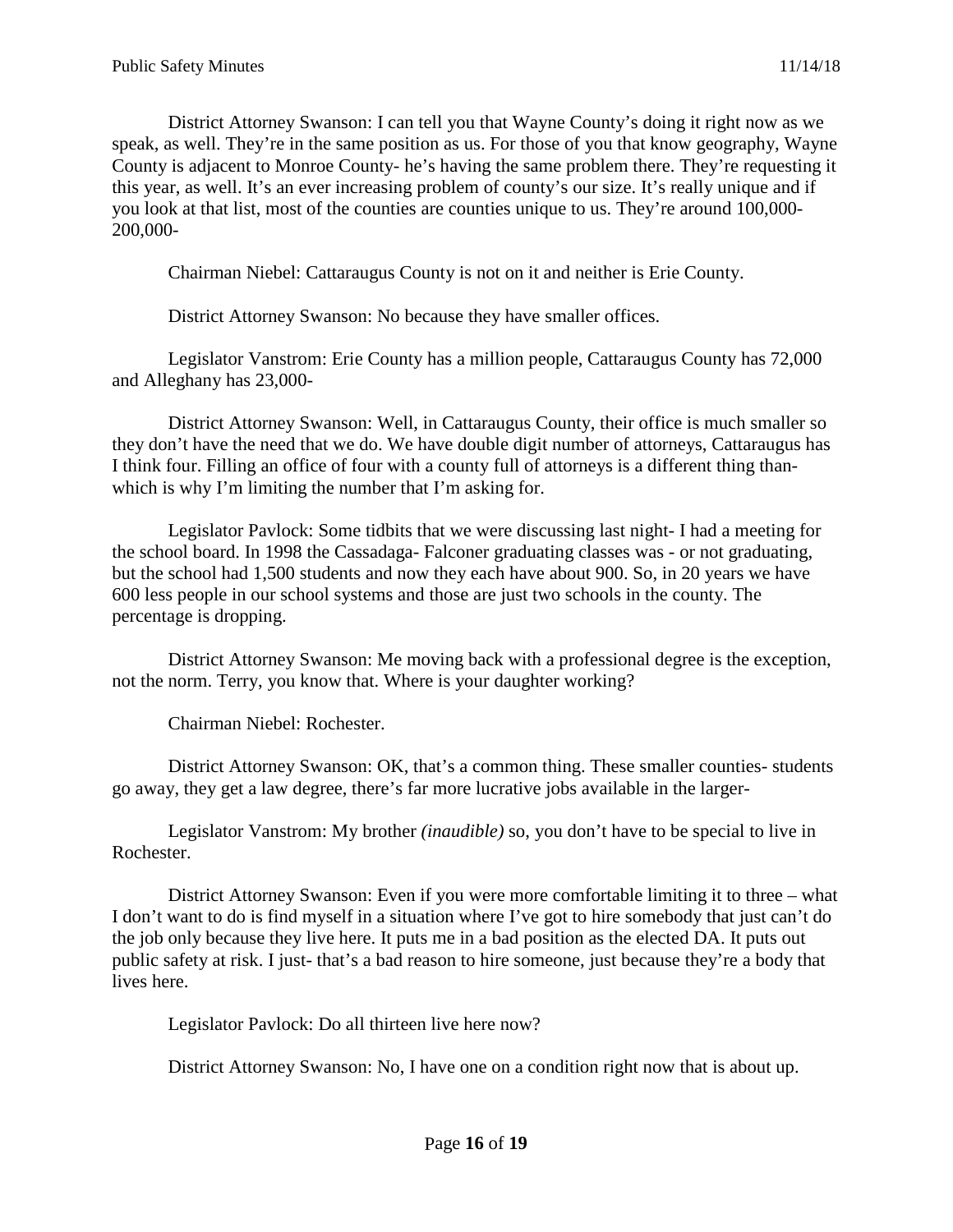Chairman Niebel: These are the three that don't live here.

District Attorney Swanson: Yes. Dilorenzo, Flaherty, Chris Belling isn't of councel; he doesn't carry a caseload so he doesn't technically need to live in the county. Both of those two attorneys have 23 and 16 years of experience respectively. Finding someone in Chautauqua County with that kind of experience that's willing to leave their private practice and come here is not likely, especially for the pay.

Chairman Niebel: Patrick, it is a significant change in policy for your department.

District Attorney Swanson: It's a significant change for any county that asks to do this. In speaking with these other DA's, they ran into the same questions. I'm not surprised by the questions you have. It's not uncommon to this request, but that being said, I think every district attorney that's gone before their public safety board has said the same thing as I'm saying. My priority is having competent and experienced attorneys in my office, whether they live here or thirty miles away.

Chairman Niebel: OK, but those counties represent roughly 15% of counties in the State. That could be subject to change, but right now that's all it is. We have a motion to table this proposed resolution, do I have a second?

Legislator Pavlock: I'll second it.

Chairman Niebel: Those in favor? Opposed?

*Motion to table is Carried with Legislators Whitford and Bankoski voting No*

Chairman Niebel: We'll discuss this further in December.

District Attorney Swanson: Thank you for your time.

Clerk Tampio: It was passed through in Administrative Services, so it will appear on the agenda for our Legislature meeting.

Chairman Niebel: Alright, thanks for the clarification.

Mrs. Schuyler: I found myself, as far as Health and Human Services, we're getting into a similar position because of a shortage of attorneys. I don't have the residency requirement that the District Attorney does, but I think something important to keep in mind is that there are different types of law and attorneys have their specialty and they have areas they like to do and areas they don't like to do-

Legislator Vanstrom: And areas they shouldn't do-

Mrs. Schuyler: Exactly. I've learned just in the years- I'd never supervised attorneys until I took on Social Services, there really is a niche and I know- we have some of the issues. Child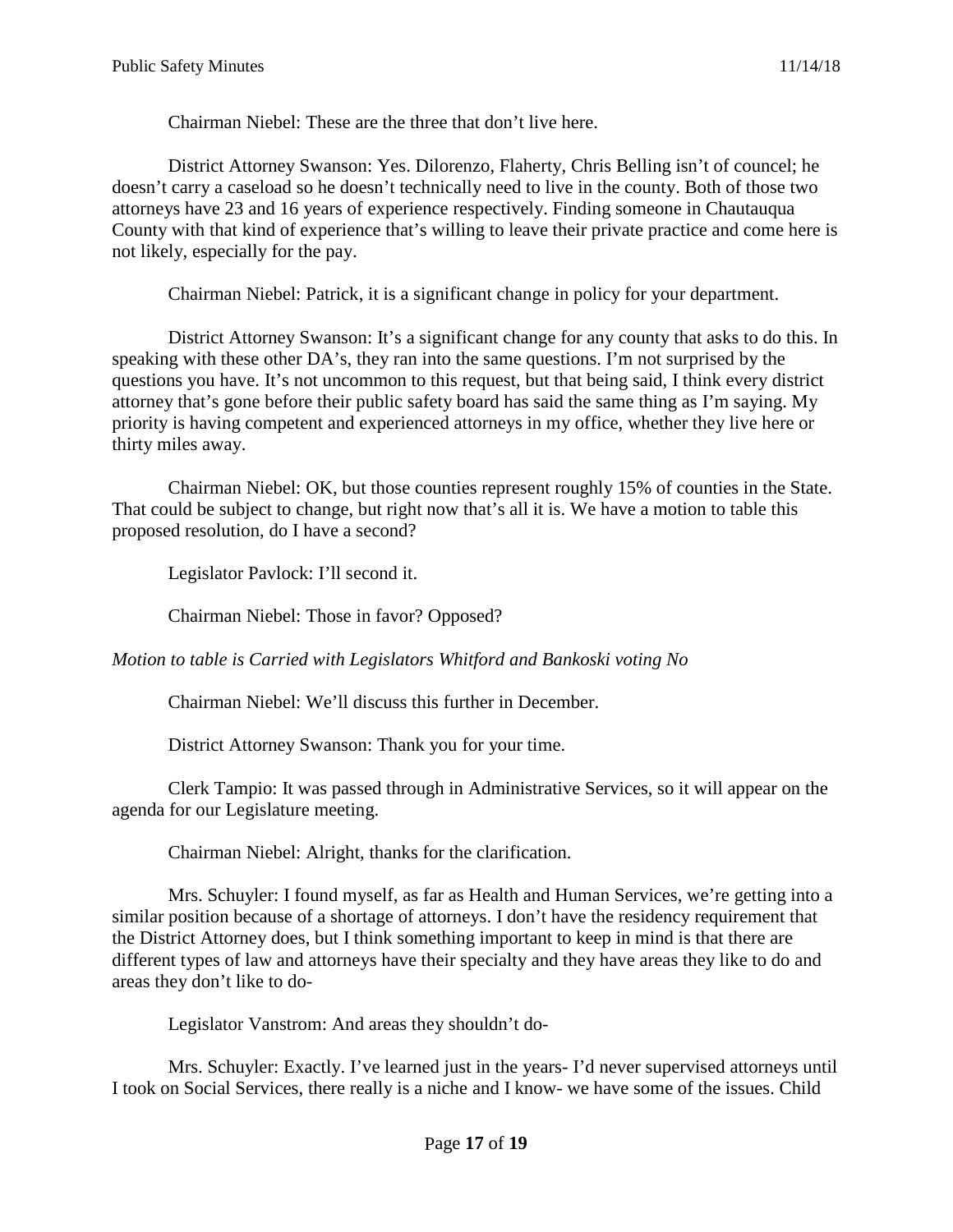welfare is very hard. Family law is very difficult and child abuse and neglect is very hard to have to be a litigator and go to court and trial in those cases. Not everyone is cut out for that. Not everyone is cut out for criminal law and not everyone is cut out to be a public defender depending on which side of the table you want to be on. There are a lot of attorneys that are frankly, are not litigators. There are a lot of important cases, whether it is prosecutions, public defenders, or even in family court that you need to have the right attorneys doing the right job. They have to be able to argue a case and they have to be able to do that. It's nice to be able to have a pool where you can try to fit the right person into the right case.

Chairman Niebel: Alright Christine, we're going to have to wrap this up. Let me ask you a question. Your attorneys in HSS- the last attorney that you hired, how did you hire them?

Mrs. Schuyler: The very last one I took from Patrick-

#### *(Cross-talk)*

Chairman Niebel: But do you have applicants on hand for any potential vacancies?

Mrs. Schuyler: The three that were from out of county that were rejected- because they were supposed to be contacted to see if they would want to reapply and I don't know if they have yet. We've had two other candidates that are both quite seasoned and not family law attorneys-

Chairman Niebel: But how did you-

Mrs. Schuyler: I've got *(inaudible.)*

Chairman Niebel: Who's been there forever?

Mrs. Schuyler: Retired. We've got one attorney now going back to the DA's office. I've got another attorney that's in the process of interviewing for an opportunity with the courts and another on maternity leave-

Chairman Niebel: But do you do postings through the County?

Mrs. Schuyler: We do postings through the County. On our own we do Indeed and everywhere we can and we are just recently reaching out to law schools.

Chairman Niebel: UB law school? The Northern Bar Association?

Mrs. Schuyler: We are going everywhere and looking. We are trying but in our county there is just a pool and we get to a situation where we are swapping attorneys between Health and Human Services, the District Attorney's Office, the Public Defender's Office, the County Attorney's Office. So, at some point we don't want to keep playing the shuffle game. We want to have people who want to do this sort of law and stay with us for the long hall so they get really good at it.